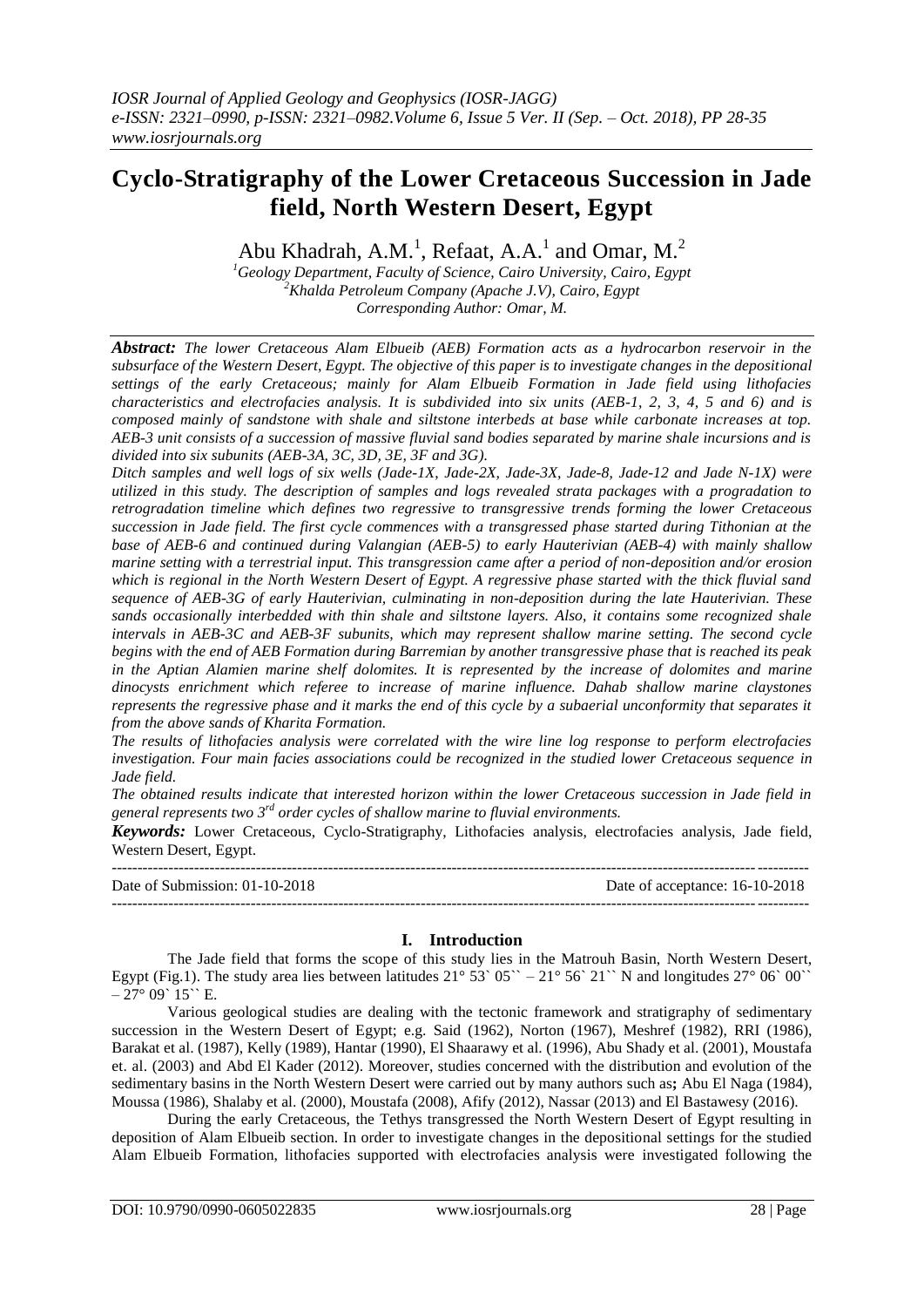general classification of Serra and Abbot (1980), which defines depositional systems and therefor, the hierarchy of depositional cycle would be identified.



**Fig.1:** Basins and major fault trends pattern of the Western Desert of Egypt (modified after Taha, 1992; Dolson et al., 2001; and Moustafa et. al., 2003).

# **II. Stratigraphic Setting**

The northern part of the Western Desert comprises a number of sedimentary basins such as Matruh, Shushan, Alamein and Natrun, that received a thick succession of the Mesozoic sediments. Matruh basin was inverted in late Cretaceous-early Tertiary time leading to the development of NNE-oriented fault propagation folds dissected by NW-oriented normal faults (Moustafa, 2008).

The stratigraphic section of the Jade field follows the North Western Desert regime (Fig.2) and it ranges in age from the Paleozoic to the Cenozoic (Neogene). The post-Paleozoic succession in this area comprises four sedimentary cycles; lower to upper Jurassic, lower Cretaceous, upper Cretaceous, and Eocene to Miocene (Sultan and Abd El Halim, 1988).

The Cretaceous is divided into a lower unit made up primarily of clastics and an upper unit that is made up mainly of carbonates (Fig.2). The lower unit includes an important carbonate bed of great areal extent (the Alamein Dolomite). The North Western Desert formed as a platform of uniform sedimentation with little facies or isopachous variations (Said, 1990). This study focuses on the lower Cretaceous Alam Elbueib Formation, which represents the main pay zone in Jade field.

Alam Elbueib Formation rests unconformably on the late Jurassic Masajid Limestone. The Alam Elbueib Formation is mainly dominated by sandstone with siltstone and shale interbedded with some carbonate laminae in its lower and upper parts. In the studied field, Alam Elbueib Formation has a huge thickness reaches up to 4800 ft. Lithologically, it is subdivided into six units from bottom to the top: Alam Elbueib-6 (AEB-6), Alam Elbueib-5 (AEB-5), Alam Elbueib-4 (AEB-4), Alam Elbueib-3 (AEB-3), Alam Elbueib-2 (AEB-2) and Alam Elbueib-1 (AEB-1), whereas, the AEB-3 unit itself was subdivided into six subunits: G, F, E, D, C and A (Fig.3).

The Alam Elbueib Formation is conformably overlain by Alamein Formation, which is the most famous dolomitic formation in the Western Desert. According to EGPC (1992), this is a carbonate unit, mostly dolomite, separates the Alam Elbueib Formation from the overlying Dahab Formation.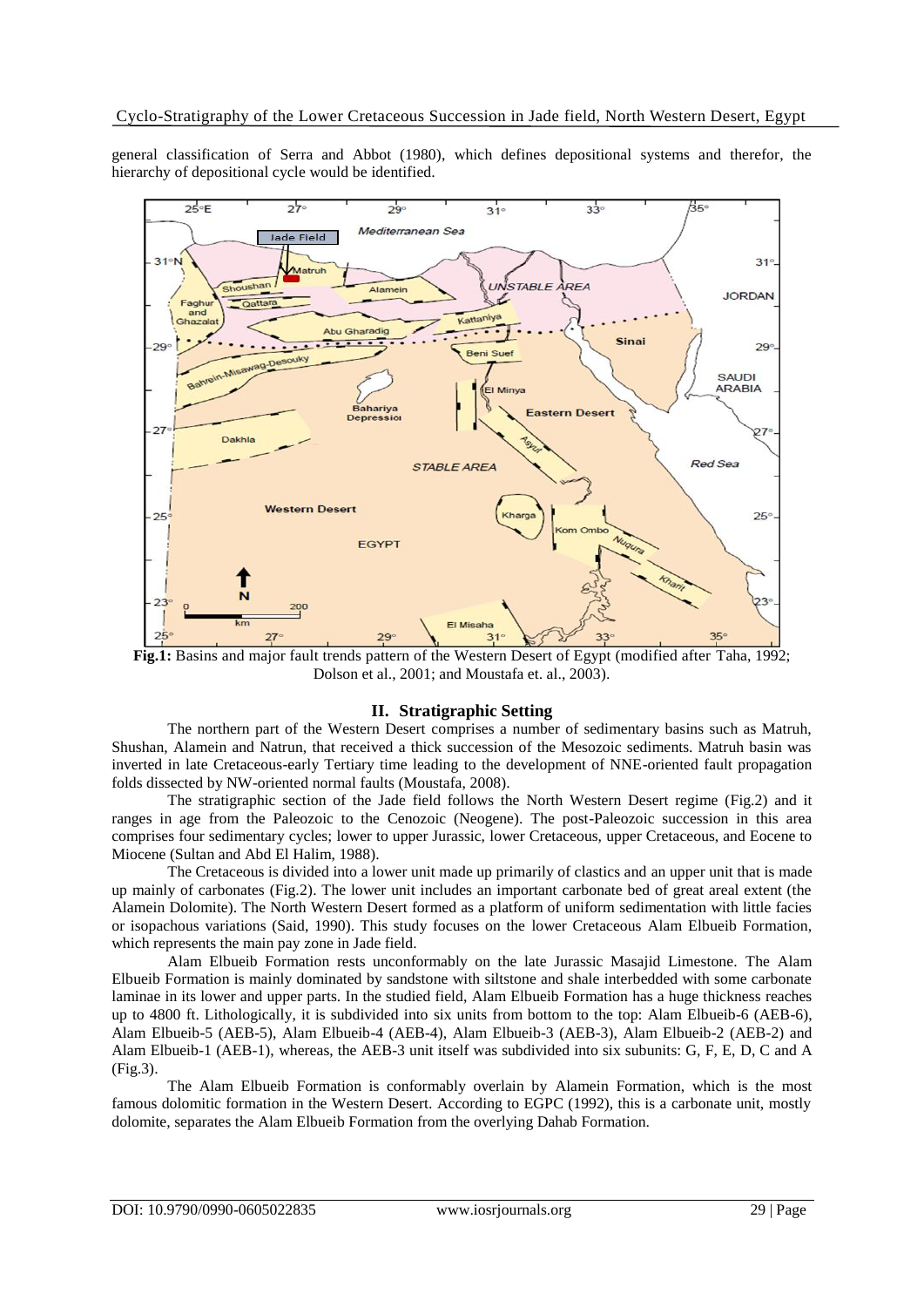

**Fig.2:** Generalized stratigraphic column of the North Western Desert (Schlumberger, 1995).

Dahab Formation conformably rests on Alamein Formation and is overlain unconformably by Kharita Formation. It is Aptian to early Albian (Hantar, 1990) and is made up of greenish gray pyritic shale with interbedded siltstone, sandstone, and limestone.

# **III. Samples And Methods**

Ditch samples and well logs of six wells (Jade-1X, Jade-2X, Jade-3X, Jade-8, Jade-12 and Jade N-1X) were utilized in this study. Samples description accompanied with electrofacies interpretation were used to support the lithofacies analysis within the lower Cretaceous rocks. Serra and Abbot (1980) extended the concepts of lithofacies to geophysical logs and defined electrofacies as a set of log responses that characterize the drilled sediments and differentiate it from the other sediments.

# **IV. Results**

# *4.1 Lithofacies Analysis*

Lithofacies is a rock unit with a distinctive set of characteristics, such as coloure, grain size, sorting, crystallinity and associated minerals, and is generally produced by a particular process or depositional environment. Based on Walker (2006) facies is a term that can be used in both as a descriptive and interpretive sense. Basically, it may highlight either a specific distinguishing feature of the deposits of a given facies, or may include an interpretation of the depositional environment from which the deposits originate.

The Alam Elbueib Formation is assigned to Tithonian to Barremian (RRI, 1986). It is subdivided into six units (AEB-1, 2, 3, 4, 5 and 6) and is composed mainly of sandstone with shale and siltstone interbeds at base while carbonate increases at top. The following is a brief note about the lithostratigraphy of these units from the bottom to top: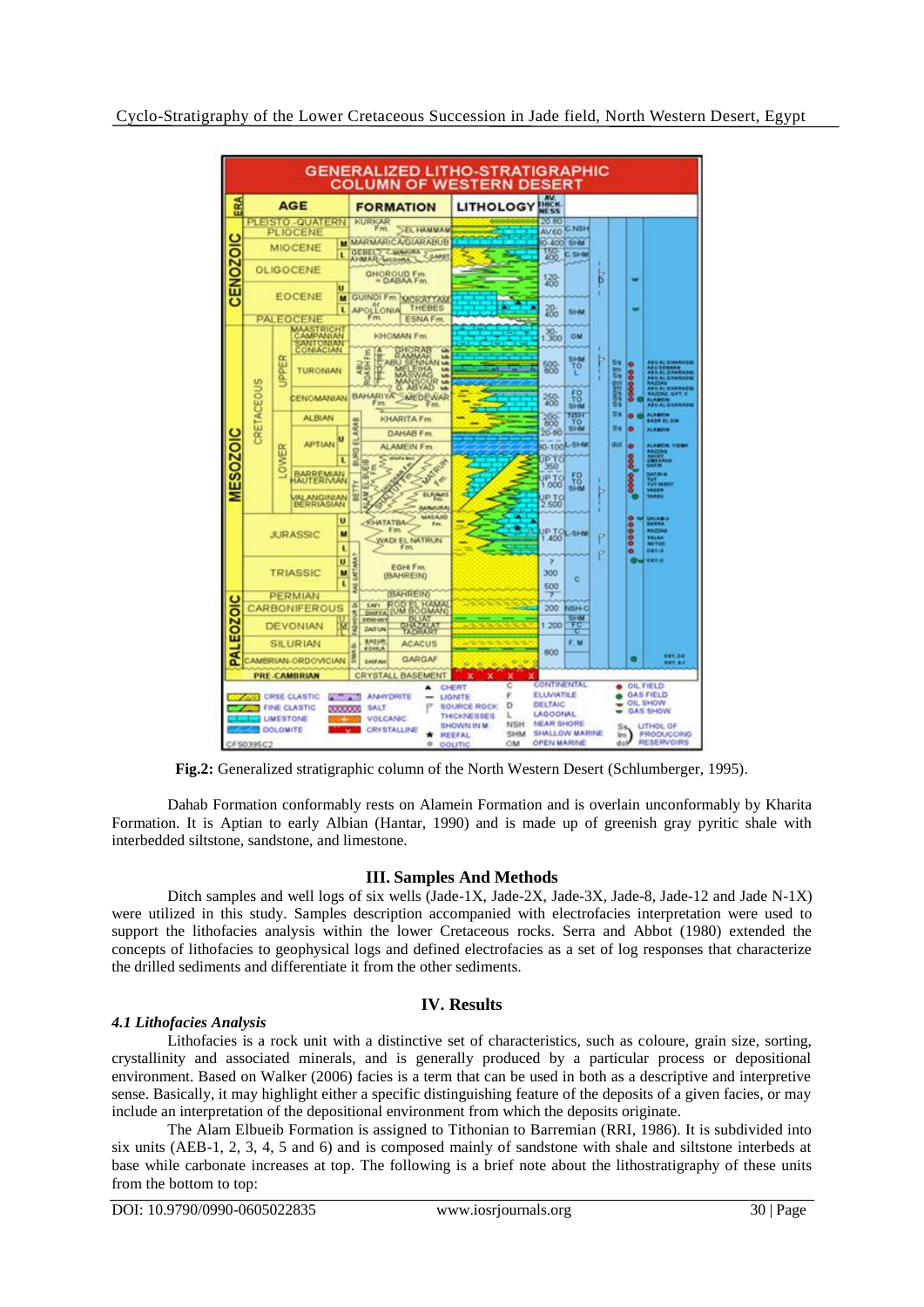## *Alam Elbueib-6 (Tithonian-Berriasian):*

The base of AEB-6 unit is marked by a major unconformity surface that separates it from the underlying Masajid Formation. Dinocysts are observed in AEB-6 and moderately diverse upward in AEB-5 and AEB-4 suggesting shallow marine conditions of these units (RRI, 1986). It consists mainly of sandstone, siltstone, shale and traces of dolomite. Sands at the base are colorless, fine grained, sub-angular to subrounded, slightly dolomitic and well sorted. Sands turned upward to white, grayish white, medium to fine sandstone with traces of pyrite which indicates an intertidal regime. The siltstones are brownish gray, light to medium gray, while shales are greenish gray to brownish gray and silty with traces of pyrite associated with dolomite that indicates a lagoonal regime. AEB-6 unit represents the basal transgressive part of the Alam Elbueib Formation. The lithologic composition of this unit is pointing to a deposition in shallow marine environment.

#### *Alam Elbueib-5 (Valanginian):*

AEB-5 unit measures about 260 ft. in average. It is made up of interbedded sand and siltstone with traces of shale. Sands are colorless, medium to fine grained, sub-rounded, moderately sorted, with traces of pyrite and clay fragment which points to a fluvio-marine environment. It is occasionally consolidated to white, grayish white and tannish white sandstone with brownish gray siltstones. These facies sported deposition in shallow marine environment with high terrestrial input.

# *Alam Elbueib-4 (Hauterivian):*

AEB-4 unit is represented mainly by shale, siltstone and fine sandstone with some dolomite layers. The thickness of this unit is around 620 ft. Siltstone and shale predominate and form about 70% of this unit. Siltstones are brownish gray and brickish red, with traces of pyrite and carbonate thin layers. These characters refer to a lagoonal or intertidal regime. The colour of siltstones turns sporadically to greenish gray that refers to a sub-tidal regime. Sandstone are white, grayish white, off white and tannish white, fine to medium grained, well to moderately sorted, with traces of pyrite, occasionally with dolomitic cement. These facies supported deposition in shallow marine environment.

# *Alam Elbueib-3 (Hauterivian):*

AEB-3 unit consists of a succession of massive fluvial sand bodies separated by marine shale incursions (Moustafa, 2008). It is relatively thick attaining about 1850 ft and is divided into six subunits (AEB-3A, 3C, 3D, 3E, 3F and 3G). This unit consists mainly of clastics with some traces of dolomites, which rise in the most upper part to reach about 10% in AEB-3A. A brief description about AEB-3 subunits from base to top is given below:

AEB-3G subunit attains about 746 ft. thick in well Jade-1X and consists mainly of poorly consolidated sands, occasionally consolidated to sandstone with minor occurrence of siltstone, shale and traces of dolomite. The sands are medium to coarse grained, sub-rounded, moderately sorted, while the sandstones are light gray, rarely dark gray, very fine to fine grained, occasionally medium, moderately to well sorted, non to slightly argillaceous, with traces of pyrite and clay fragments. Siltstone is brownish gray to brownish white, with traces of pyrite and occasionally graded to very fine sandstone with medium to dark gray non-calcareous shale. The facies refers mainly to a fluvial environment. Minor thin supra-tidal dolomite strikes are found within this fluvial system.

AEB-3F subunit attains about 110 ft. thick and consists of gray shale with strikes of brownish gray and brickish red siltstone at the upper part.

The subunit AEB-3E consists of poorly consolidated sands with few streaks of siltstone measuring about 450 ft. in average. Sands are medium to coarse grained with pyrite and clay fragments. These characteristics represent a fluvial environment.

AEB-3D is the thinnest subunit of AEB-3 with a minor thickness of only 40 ft. It consists mainly of sandstone with some shale streaks. Sandstone is medium to fine grained, moderately sorted with pyrite and scarce clay fragments. These descriptions reflect the fluvial system regime that was persisted throughout deposition of AEB-3 unit.

AEB-3C attains about 70 ft. thick. The lower part is composed mainly of shale with few carbonate streaks. Shale is dark gray, brownish to greenish gray, sub-flaky to flaky, partially silty. The upper part consists of brownish gray siltstone and off white, fine to medium, sub-rounded sandstone. These lithologic compositions echo the shallow marine incursion of the AEB-3C.

AEB-3A subunit attains about 440 ft. thick and is composed of sandstone interbedded with siltstone and dolomite. Sandstones are off white, tannish white, medium to fine grained, sub-angular to sub-rounded,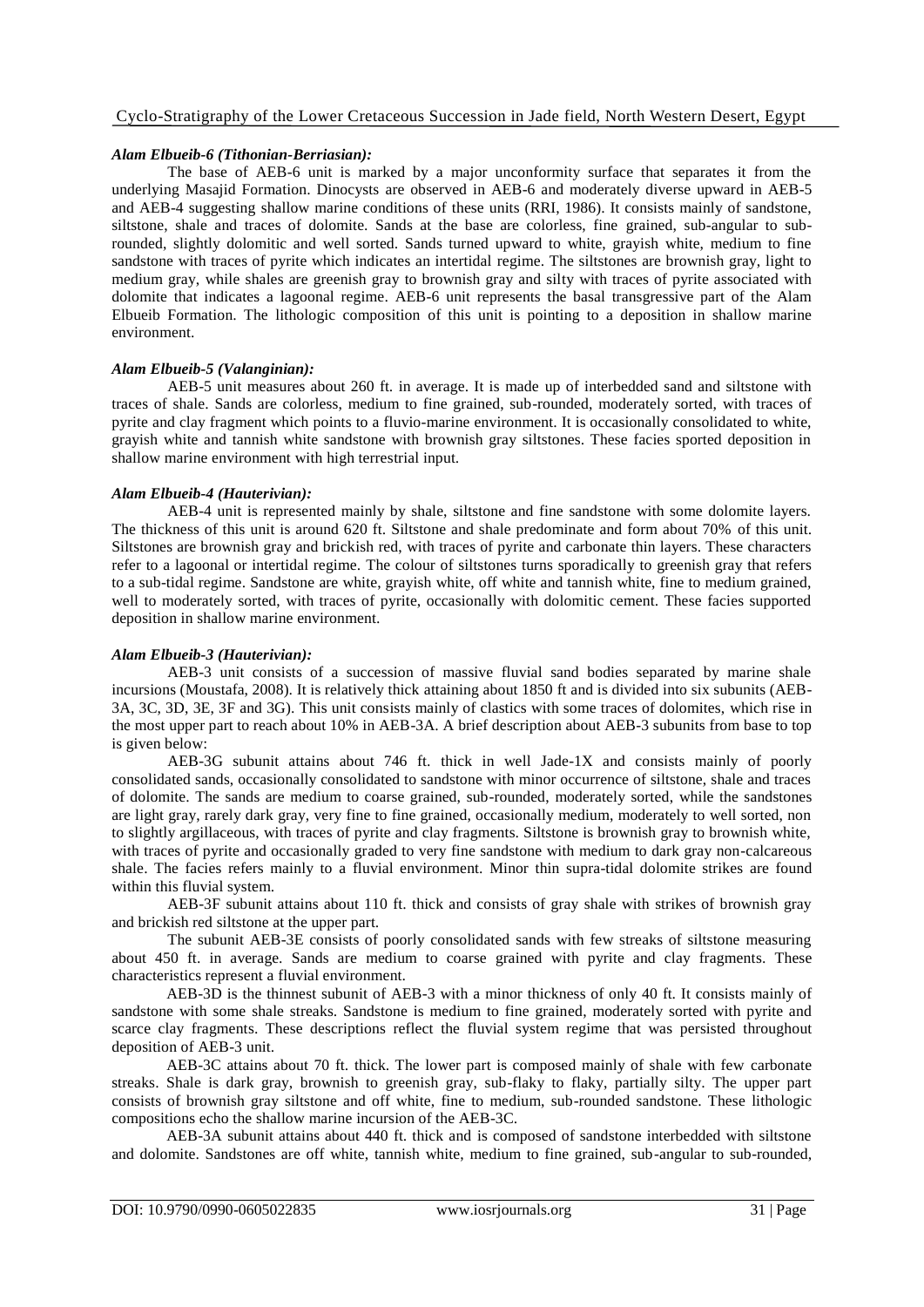moderately to poorly sorted and occasionally unconsolidated. The lower part experience more presence of the dolomite thin layers. These characteristics refer to a fluvial environment.

# *Alam Elbueib-2 (Barremian):*

AEB-2 unit attains about 320 ft. in average. This unit is composed predominately of dolomite with subordinate sand, shale and siltstone. Dolomites reach about 60% of the total thickness. Dolomites are tannish white, off white, creamy white, locally light gray, micro to fine crystalline, hard to moderately hard, showing a sucrosic texture and sandy with scattered pyrite. Shale is greenish gray, medium gray, sub-flaky to sub-blocky, moderately firm to soft and partially silty with traces of pyrite. Sandstone is off white, grayish white, fine to medium grained and moderately sorted, with pyrite and traces of clay fragment.

# *Alam Elbueib-1 (Barremian):*

This unit represents the topmost unit of Alam Elbueib Formation with average thickness of 190 ft. It consists of a sequence of dolomitic sandstones interbedded with shales and dolomites. Sandstones are off white, tannish white, very fine to fine grained, locally medium grained, moderately sorted, sub-rounded to subangular, moderately consolidated to semi-friable, occasionally with dolomitic cement, and traces of pyrite. Shale is greenish gray, olive green, brownish gray, sub-flaky to sub-blocky, moderately firm, with traces of pyrite, slightly calcareous. Dolomites are light brown, honey brown or smoky white in colour, microcrystalline and hard to fairly hard. Siltstones are brownish white, off white, sub-blocky, soft, and partially grading to very fine sandstone. During Middle to Late Barremian, the marine dinocyst assemblages tend to be of high abundance and diversity (Khalda Petroleum Company, 2008) that indicates an increase in the marine influence.

#### *Alamein Formation (Aptian):*

This formation overlies Alam Elbueib Formation with a thickness of about 250 ft. It is composed entirely of dolomites. Dolomites are honey brown, light brown, tannish white, micro to cryptocrystalline, hard to moderately hard, pyritic and sandy near the base. An increase in dinocyst abundance and diversity is usually apparent in this formation (Khalda Petroleum Company, 2008). The increase of marine dinocyst refers to a more marine invasion during this time.

## **Dahab Formation (Aptian):**

Dahab Formation overlies Alamein Formation. It attains about 120 ft. and consists of brownish gray and dark brown shales with pyrite interbedded with brownish gray siltstone and thin laminations of fine to very fine grained sands and dolomite. The top is marked by a dark brown to dark reddish brown glauconitic shale. The oxidizing regime that is reflected by the dark reddish colour with the increase concentration of oxidized glauconite are evidence for the known unconformity that separated Dahab Formation from the overlying Kharita Formation. Dahab Formation contains a moderately diverse dinocyst assemblage and abundant terrestrial miospores indicating that a terrigenous influx recommended into the shallow marine setting (RRI, 1986).

#### *4.2 Electrofacies Analysis*

The results of lithofacies analysis were correlated with the wire line log response to perform electrofacies investigation. Four main facies associations could be recognized in the studied lower Cretaceous sequence based on this correlation applying the concepts of Serra and Abbot (1980). These facies as shown below are represented in (Table 1).

- 1. Very low Gamma Ray and blocky.
- 2. Low Gamma Ray and blocky.
- 3. Moderate Gamma Ray and Spiky.
- 4. High Gamma Ray and erratic.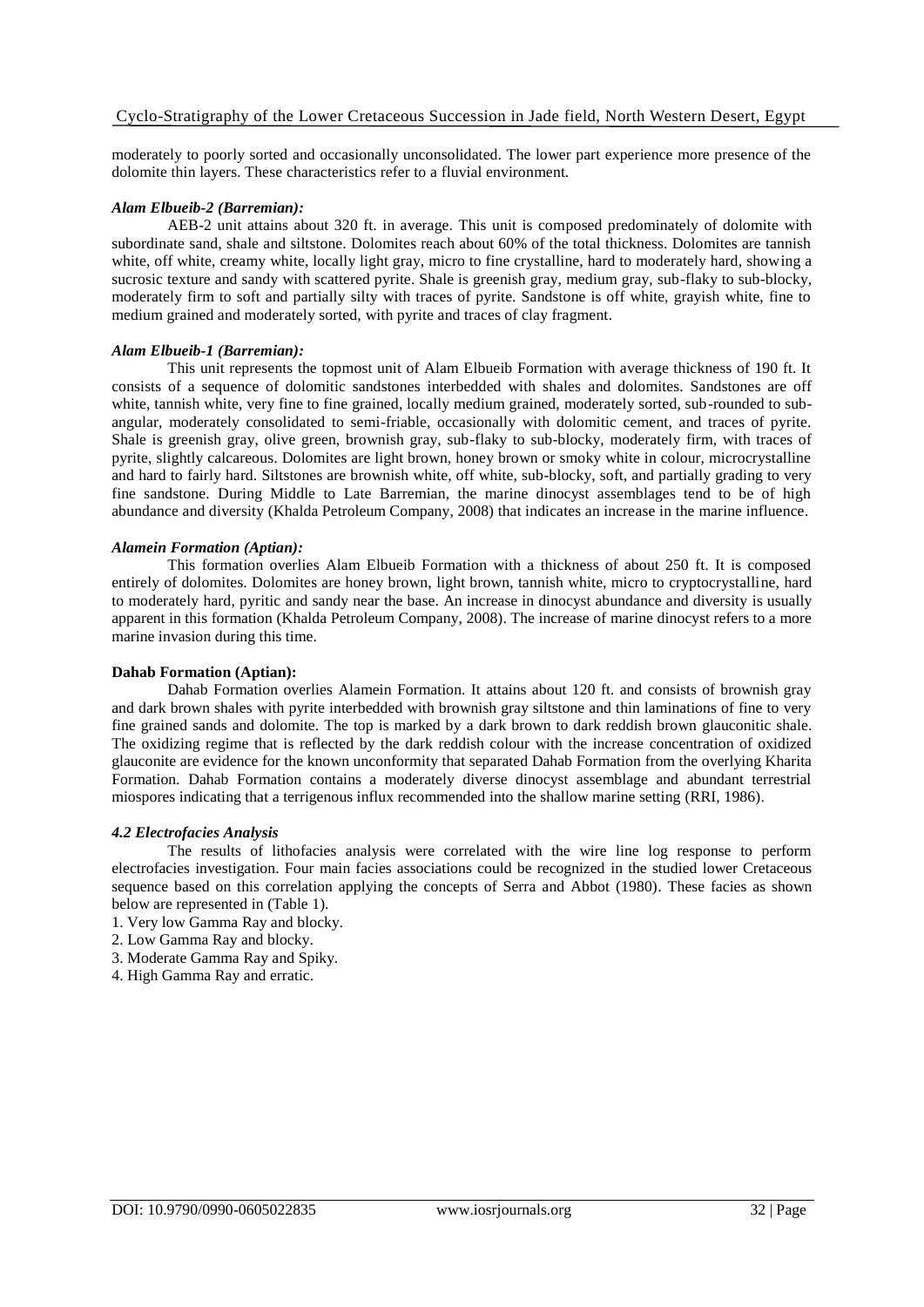Cyclo-Stratigraphy of the Lower Cretaceous Succession in Jade field, North Western Desert, Egypt

| <b>GR LOG</b><br><b>RESPONSE</b><br>Gamma ray<br>0.00 gAPI 150.00 | LOG<br><b>SIGNATURE</b>          | <b>FACIES</b><br><b>ELEMENT</b>             | CYCLO-<br><b>STRATIGRAPHIC</b><br><b>FRAMEWORK</b> | <b>FORMATION</b>                            |
|-------------------------------------------------------------------|----------------------------------|---------------------------------------------|----------------------------------------------------|---------------------------------------------|
|                                                                   | <b>Very low GR</b><br>and Blocky | Carbonates<br>(Shallow marine to<br>Marine) | Transgression/<br>Retrograding                     | Alamein/ part<br>of AEB-1 and<br>$AEB-2$    |
|                                                                   | Low GR and<br><b>Blocky</b>      | Fluvial / distributary<br>channels          | Regression/<br>Prograding                          | Most of AEB-3                               |
| Mwww                                                              | Moderate GR<br>and Spiky         | Shelf / Shallow<br>marine                   | Transgression/<br>Retrograding                     | Most of AEB-4,<br>AEB-5 and<br>$AEB-6$      |
|                                                                   | High GR,<br>Erratic              | Shallow marine                              | Transgression/<br>Retrograding                     | Most of AEB-6.<br>AEB-5, AEB-4<br>and Dahab |

**Table 1:** Main facies association of the studied lower Cretaceous sequence based on well log response applying the concepts of Serra and Abbot (1980).

The recognized facies associations represent diverse environments ranging from fluvial to shallow marine influenced environments in the Jade area.

The first facies association is represented by Very Low Gamma Ray facies that reflect the main carbonate units in the upper part of Alam Elbueib Formation (AEB-1 and AEB-2), Alamein Formation and the Jurassic Masajid Formation. This facies is related to a retrogradational pattern and records the marine influx dominated with shallow marine.



**Fig.3:** Cycling analysis of Alam Elbueib Formation based on major events, using lithofacies and electrofacies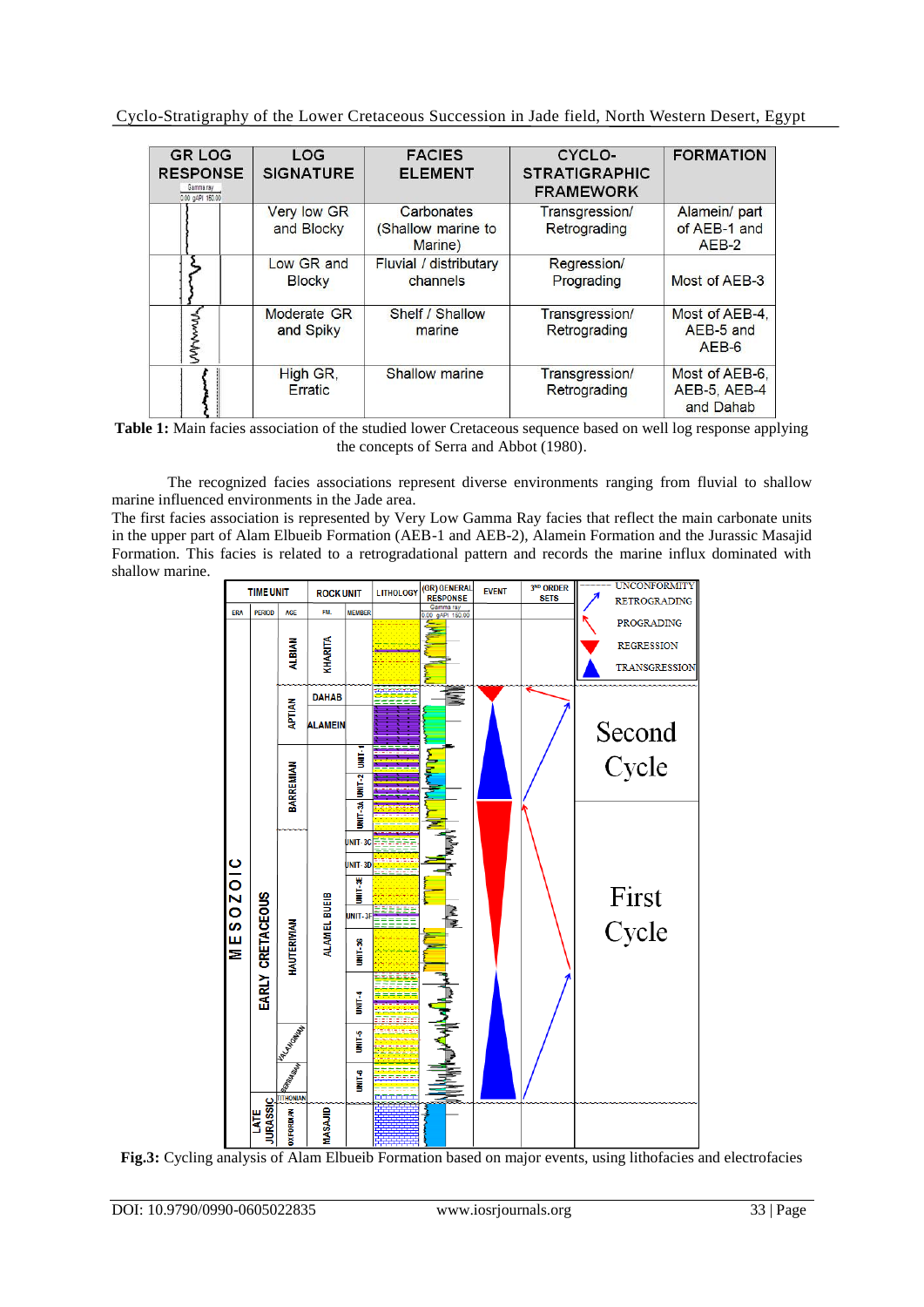The second investigated Low Gamma Ray, blocky coarsening upward trend facies is mostly obvious in the middle part of Alam Elbueib Formation (AEB-3), which is associated with amalgamated fluvial channel. This facies trend could be related either to a progradation in regression event or in a transgression event.

The other two Moderate to high GR and spiky to erratic facies associations are controlled by deposits that may be related with shelf to shallow marine facies. This profile is associated with the transgression event that mostly appears in the lower part of Alam ELbueib Formation (AEB-4, AEB-5 and AEB-6). The unconformity that separated Dahab Formation from the overlying Kharita Formation is clear in Gamma Ray response, where Gamma Ray readings was turned suddenly from high to low which means a subaerial unconformity.

#### *4.3 Cyclicity of Lower Cretaceous Sequence*

Depending on lithofacies and electric logs of the studied wells, two major  $3<sup>rd</sup>$  order cycles have been detected during the early Cretaceous in the area under investigation of Jade field. These two cycles are shown in (Fig.3) and supposed to be as following:

*First cycle:* This cycle began with a transgressed phase started during Tithonian at the base of AEB-6 and continued during Valangian (AEB-5) to early Hauterivian (AEB-4) with mainly shallow marine setting with a terrestrial input. This transgression came after a period of non-deposition or erosion which is regional in the North Western Desert of Egypt.

A regressive phase started with the thick fluvial sand sequence of AEB-3G of early Hauterivian, culminating in non-deposition during the late Hauterivian. These sands occasionally interbedded with thin shale and siltstone layers. Also, it contains some recognized shale intervals in AEB-3C and AEB-3F subunits, which may represent shallow marine setting.

*Second cycle:* By the end of Alam Elbueib Formation during Barremian, another transgressive phase started and reached its peak in the Aptian Alamien marine shelf dolomites. It represented by the increase of dolomites and marine dinocysts abundance which referee to increased marine influence. Dahab shallow marine claystones represents the regressive phase and it marks the end of this cycle by a subaerial unconformity that separates it from the above sands of Kharita Formation.

#### **V. Conclusions**

Alam Elbueib Formation in general represents shallow marine to fluvial environments. AEB-6 unit represents the start of early Cretaceous first marine transgression with a shallow marine situation. The basal units (AEB-6 and AEB-5) probably represent shallow marine conditions with high terrestrial input. AEB-4 is more silty and shaly and still shallow marine conditions were performed. AEB-3 is a thick fluvial sand body interbedded with shallow marine shales especially in AEB-3F and AEB-3C subunits. The uppermost part of the Alam El Bueib Formation (AEB-1 and AEB-2) is representing by the shallow marine environment. Alamein Formation represents the maximum marine transgression, whereas Dahab Formation was recommended to be a shallow marine setting with terrigenous influx.

Correlating the lithofacies with electric logs resulting in identification of two major  $3<sup>rd</sup>$  order cycles during the deposition of lower Cretaceous succession in the studied area of Jade field.

The resulting strata packages are all have a progradation-to-retrogradation timeline which defines a regressive-to-transgressive trend during the deposition of the Alam Elbueib Formation. These transgressive and regressive trends are related to the balance between accommodation creation and sediment supply, which in turn controls relative sea-level changes.

#### **Acknowledgements**

The authors extend grateful thanks to the Egyptian General Petroleum Corporation (EGPC) and to the Khalda Petroleum Company for data release.

#### **References**

- [1]. Said, R., 1962: *The geology of Egypt*. *Elsevier Publ. Co., Amsterdam, Oxford and New York,* 277 p.
- [2]. Norton, P., 1967: Rock-stratigraphic nomenclature of the Western Desert, Egypt. *Int. Report of GPC, Cairo, Egypt,* 557 p.
- [3]. Meshref, W.M., 1982: Regional structural setting of northern Egypt. 6th Expl. *Conf., EGPC, Cairo, Egypt, 1:* 17-34.
- [4]. Rebortson Research International Limited (RRI), 1986: Palynological analysis of designated lower Cretaceous and Jurassic intervals in Khalda concession, Western Desert, Egypt. Unpublished report prepared for EGPC.
- [5]. Barakat, M.G., Darwish, M. and Abd El Hamid, M.L., 1987: Hydrocarbon source rock evaluation of the Upper Cretaceous (Abu Roash Formation) East Abu Gharadig Area, North Western Desert, Egypt. *M.E.R.C. Ain Shams Univ., Earth Sci. Ser., 1*: 120-150.
- [6]. Keeley, M.L., 1989: *The Paleozoic history of the Western Desert of Egypt*. *Basin Res., 2*: 35-48.
- [7]. Hantar, G., *1990*: North Western Desert. In: Said, R. (Ed.). *The geology of Egypt*. (A. A. Balkema, Rotterdam, Netherlands). pp. 293–320.